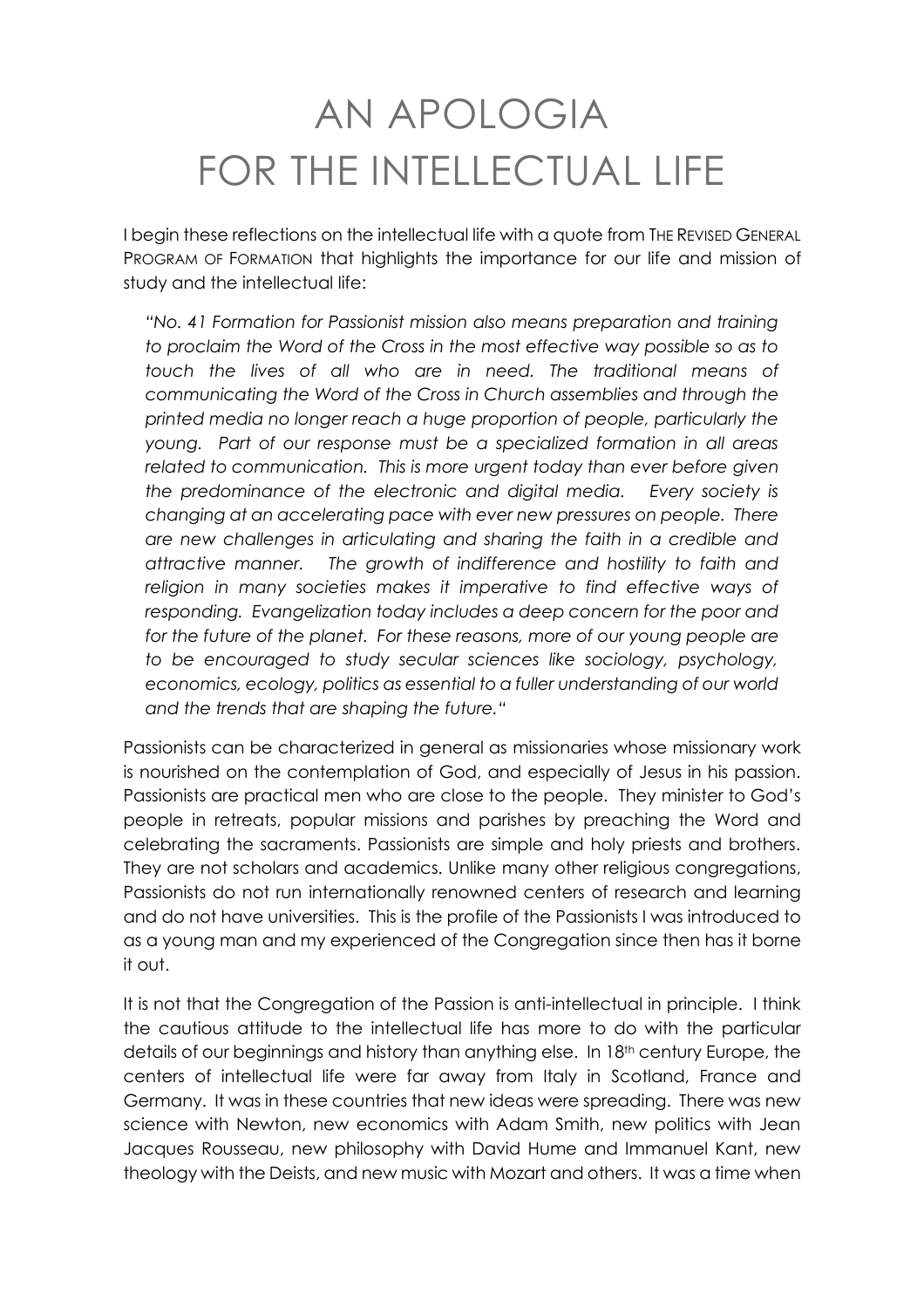a host of intellectual luminaries were offering new ways of understanding every aspect of reality and human life. The great intellectual ferment of the time was far away from Italy in the North.

The Italian peninsula in the 18<sup>th</sup> century was dominated politically by Austria and Spain and was largely untouched by the new intellectual trends sweeping through northern Europe. The Catholics of the Italian peninsula were protected from these new, dangerous and mostly Protestant ideas. The Church was busy trying to keep the peace between the Catholic empires and at the same time sought new ways to cultivate the faith and devotional life of the people. This is something like the general background to the birth of the Passionists and the approval of the Popes given to the Passionists and other similar congregations to preach popular missions in the mid- $18<sup>th</sup>$  century.

The few notable Catholic intellectuals of the 19<sup>th</sup> century were either under suspicion like Cardinal Newman or condemned as liberals like de Lamennais or Modernists like George Tyrrell. The encyclical *Aeterni Patris* of Leo XIII was an attempt to promote the intellectual life of the Church and above all to defend the Church and the Catholic faith against the dangerous new thinking of the time. It was in this intellectual climate that the Passionists were growing and spreading.

For much of the 19th and 20th century, intellectuals in the Catholic Church were suspect. Many were condemned, silenced and forbidden to teach or publish. At that time, it was better to be a simple, pious priest than to read dangerous books. Intellectuals are still often caricatured as having their heads in the clouds and being of little practical use. The Passionists seem to have imbibed this suspicion of the intellectual life, and that may explain why we have few serious scholars and academics among us. There are, of course, some outstanding exceptions.

The situation in the Church has changed dramatically. The Catholic Church was blessed with a great number of internationally recognized scholars and innovative thinkers in the second half of the 20<sup>th</sup> century. The Second Vatican Council was helped greatly by the scholarship and insights of great thinkers like Henri de Lubac, Yves Congar, Edward Schillebeecks, Joseph Ratzinger and Karl Rahner to name but a few. These and others like them inspired a new thirst for theology, philosophy, the history of the Church and biblical research all of which continue to enrich the life and mission of the Church.

Catholics today are working alongside men and women of other faiths and none. Some of these are experts in their fields and many are seekers who want to understand our faith and have penetrating questions that require equally penetrating answers. Many Catholic lay people are highly educated and long for a faith that is illuminated by reason. They are no longer happy with a version of faith that is disconnected from every other part of their adult lives. They don't want to park their faith in an isolated non-rational corner of their lives. They want to relate

**2**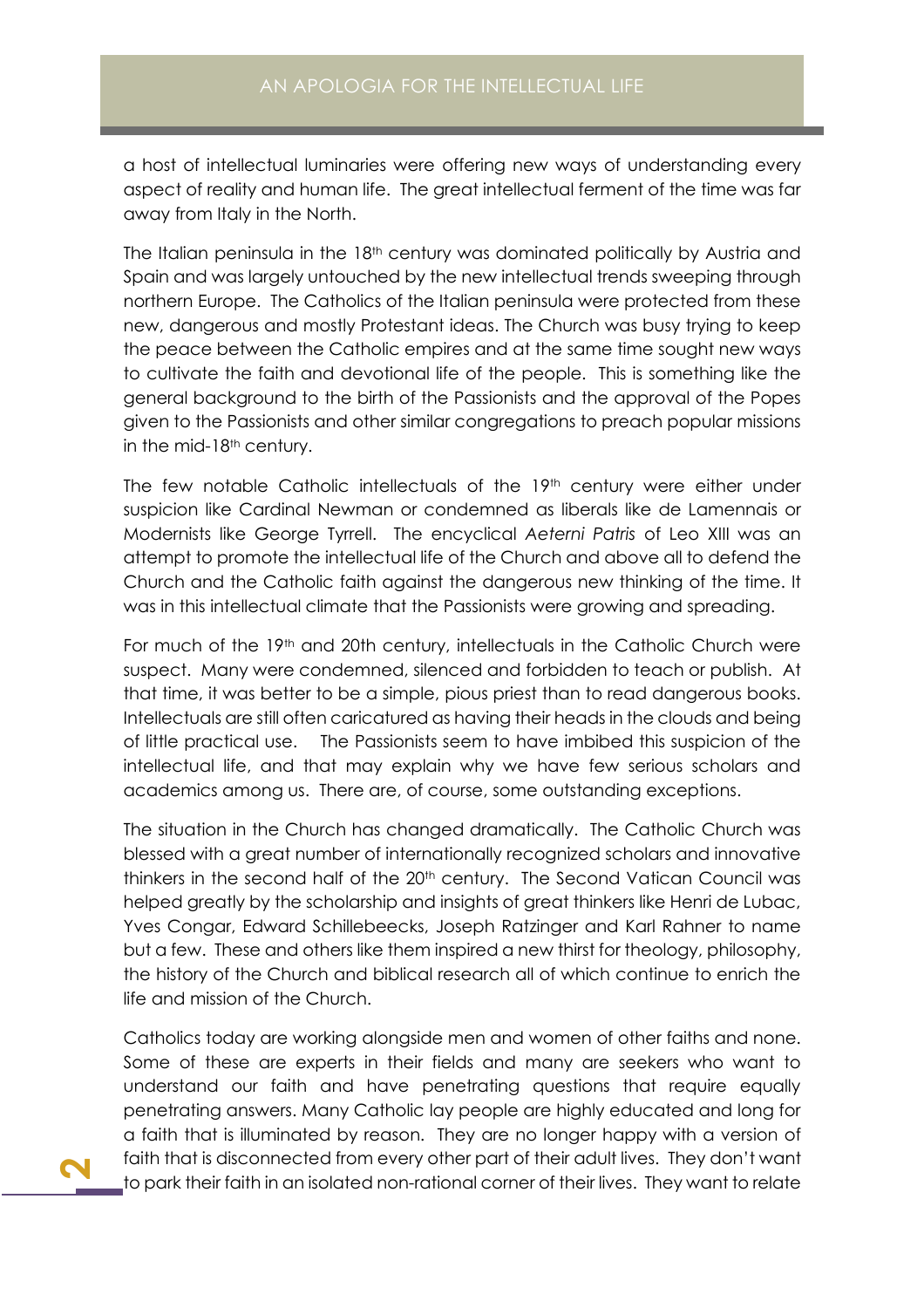their faith to the new developments in science and to the many pressing social and political issues of the day. Educated Catholics want to be able to draw on their faith as a positive resource for a fuller and more human life.

The mission of the Church today is not confined to maintaining the faith of simple, uneducated people in Europe and North America. The Catholic Church wants to encounter the whole world and share the Good News with all people. The particular challenge in Europe and in Western countries in general is the shift from the confessional state to the secular, liberal democratic state. Religion is no longer supported by the state and upheld by law. As long as that was the situation, the Church was guaranteed an important role in society and in people's lives. Now the Church has to persuade the people and win their support by the credibility of its witness. Part of the credibility is the intellectual substance of its teaching and its ability to give convincing reasons for its beliefs and moral teaching. It is no longer possible to demand obedience without reason. When the Church encounters new people and new cultures it wants to share its message with reason and respect. This is an important way of showing respect for others. Reason in this context does not mean reducing the faith to a rational system of philosophy. It does mean, however, that the faith cannot simply be imposed on docile people under pain of sanction or eternal damnation.

This new context calls for an educated clergy that is trained to hear the questions of the people and is ready to help find those answers that respect the mystery of faith while seeking to illuminate it with reason. In this way the Church is being faithful to one of the most ancient traditions of the Christian community that respects the dialogue between faith and reason, *fides quaerens intellectum.* On the other hand, faith divorced from reason runs the risk of descending into forms of irrational fanaticism and intolerance. Unfortunately, there is evidence that this is happening in some parts of the Church today.

The Church inherited from the ancient Greeks a deep respect for the human intellect as the "faculty of the divine". Every human being has been made in the image of God and given a natural desire for God. This natural desire stirs most fully within the human intellect that longs to know God and experience union with God. The human intellect is oriented towards God and the nourishment of the intellect nourishes also this natural desire for God. Human beings achieve their natural fulfillment when they nurture the intellect and allow the natural desire for God to grow and deepen. According to the great mystics of the desert, prayer and contemplation is the activity of *nous* or intellect. Intellect points in the direction of God but it is the gift of faith and the message of Jesus that gives us the fuller knowledge of God our Father and his great love for each one of us.

All the great teachers and Fathers of the Church were recognized as "philosophers", holy men who prayed and thought hard about the mysteries of the